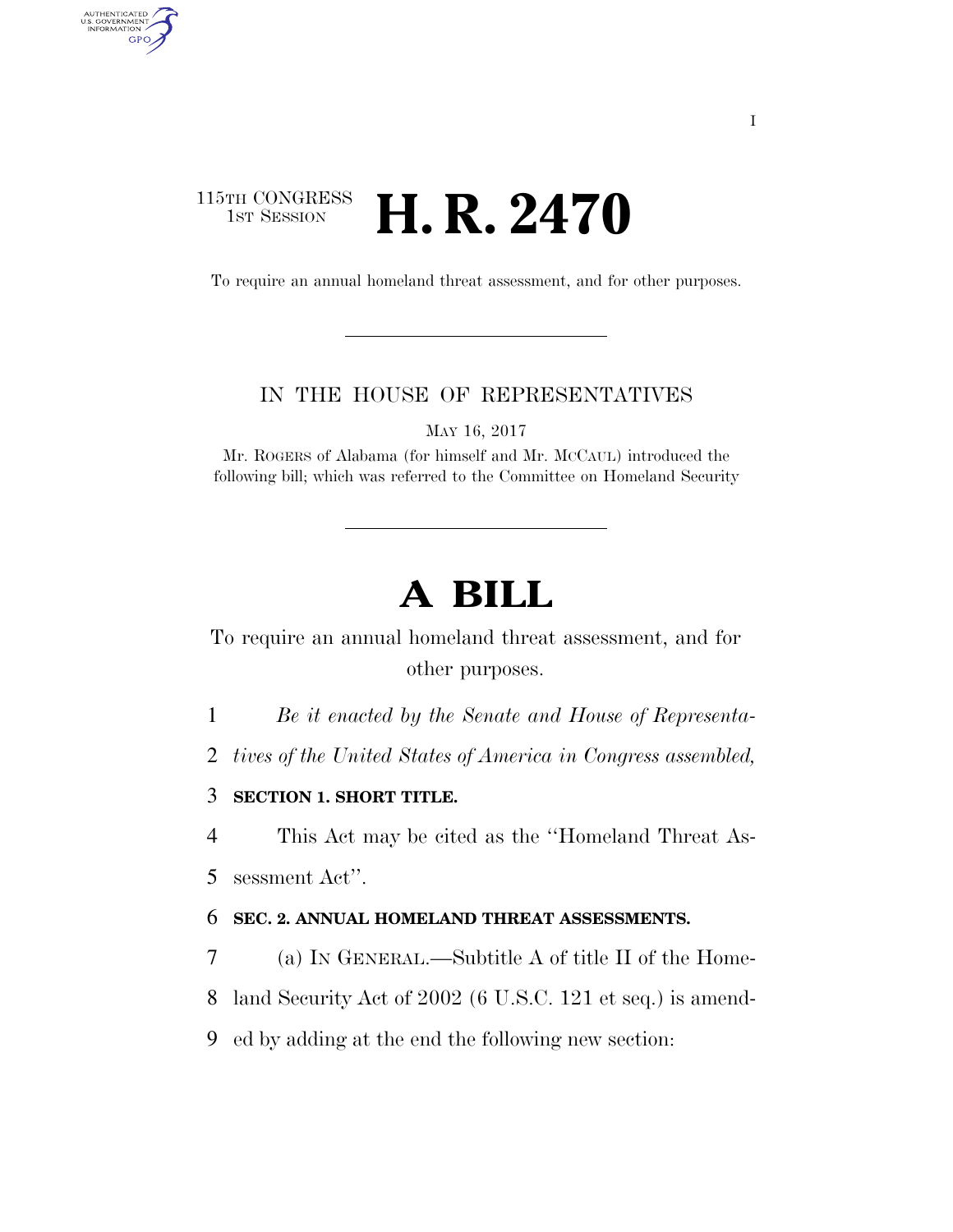$\mathfrak{D}$ 

#### **''SEC. 210G. HOMELAND THREAT ASSESSMENTS.**

2 "(a) In GENERAL.—Not later than 180 days after the date of the enactment of this section and for each of the next five fiscal years (beginning in the fiscal year that begins after the date of the enactment of this section) the Secretary, acting through the Under Secretary for Intel- ligence and Analysis, and using departmental information, including component information, and information pro- vided through State and major urban area fusion centers, shall conduct an assessment of the terrorist threat to the homeland.

 ''(b) CONTENTS.—Each assessment under subsection (a) shall include the following:

 ''(1) Empirical data assessing terrorist activi- ties and incidents over time in the United States, in- cluding terrorist activities and incidents planned or supported by persons outside of the United States targeting the homeland.

19  $\frac{1}{2}$  An evaluation of current terrorist tactics, as well as ongoing and possible future changes in 21 terrorist tactics.

 $\frac{u(3)}{2}$  An assessment of criminal activity encoun- tered or observed by officers or employees of compo- nents in the field which is suspected of financing ter-rorist activity.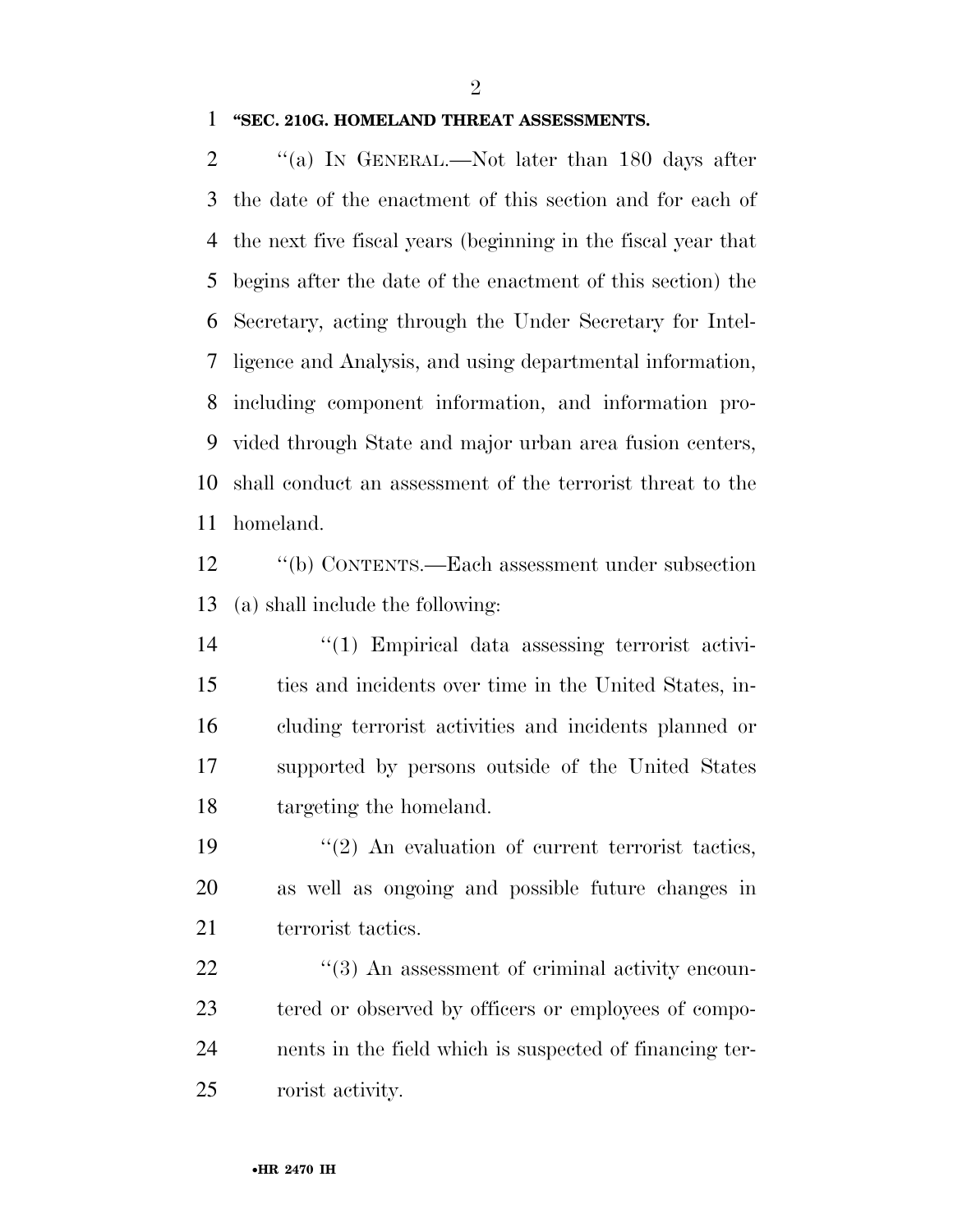| $\mathbf{1}$   | "(4) Detailed information on all individuals de-           |
|----------------|------------------------------------------------------------|
| $\overline{2}$ | nied entry to or removed from the United States as         |
| 3              | a result of material support provided to a foreign         |
| $\overline{4}$ | terrorist organization (as such term is used in sec-       |
| 5              | tion 219 of the Immigration and Nationality Act (8)        |
| 6              | $U.S.C. 1189)$ ).                                          |
| 7              | "(5) The efficacy and spread of foreign ter-               |
| 8              | rorist organization propaganda, messaging, or re-          |
| 9              | cruitment.                                                 |
| 10             | $\cdot\cdot$ (6) An assessment of threats, including cyber |
| 11             | threats, to the homeland, including to critical infra-     |
| 12             | structure and Federal civilian networks.                   |
| 13             | $\lq(7)$ An assessment of current and potential            |
| 14             | terrorism and criminal threats posed by individuals        |
| 15             | and organized groups seeking to unlawfully enter the       |
| 16             | United States.                                             |
| 17             | $\cdot\cdot$ (8) An assessment of threats to the transpor- |
| 18             | tation sector, including surface and aviation trans-       |
| 19             | portation systems.                                         |
| 20             | "(c) ADDITIONAL INFORMATION.—The assessments               |
| 21             | required under subsection (a)—                             |
| 22             | $\lq(1)$ shall, to the extent practicable, utilize ex-     |
| 23             | isting component data collected from the field; and        |
| 24             | $\lq(2)$ may incorporate relevant information and          |
| 25             | analysis from other agencies of the Federal Govern-        |